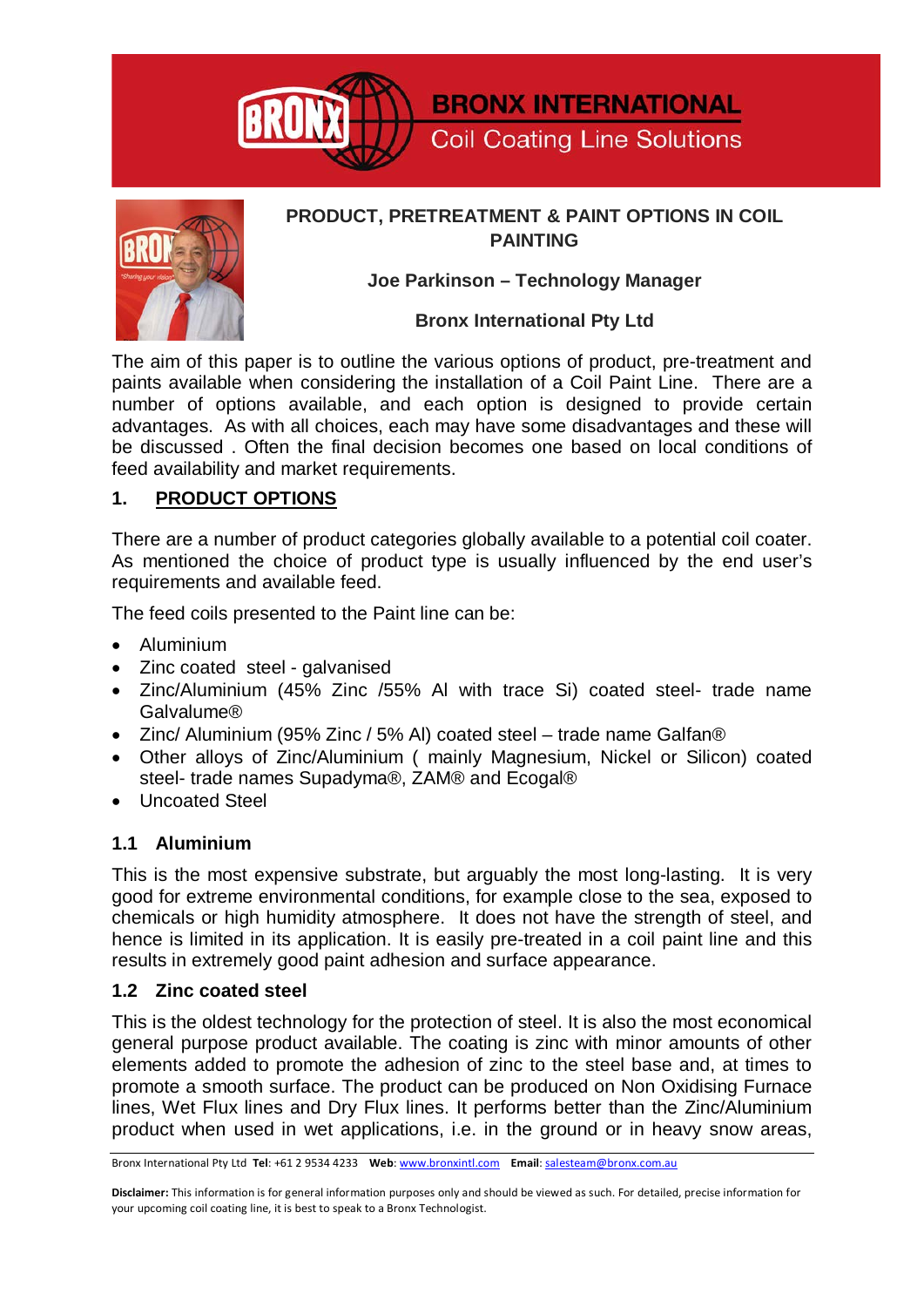

due to better galvanic protection at cut edges. The life of the product is typically less then Zn/AL coatings. Typically 10-15 years could be expected depending on application.

**BRONX INTERNATIONAL** 

**Coil Coating Line Solutions** 

# **1.3 Zinc/Aluminium (45% Zinc/ 55% Al ) coated steel - Galvalume**®

This is a steel substrate that is coated with 55% aluminium and 45% zinc coating. It is good for most external applications and has a life span to 25 years and beyond, depending on its application. As with aluminium, pre-treatment of this product is very simple and a high level of paint adhesion is obtained. The surface is inherently very smooth. This product is not suitable for applications that are continually exposed to moisture and alkaline conditions, for example, cool room panels or panels into soil. This product is manufactured on Non Oxidising Furnace (NOF) Metal Coating lines. It is generally more expensive than zinc coated as the process equipment is more involved and due to the addition of aluminium. (Aluminium is generally more expensive than zinc). Usually Zinc/Aluminium lines are very large and require high volumes to be competitive, in excess of 120,000 tpa. The technology of Zinc / Aluminium coating is more complex than Zinc, however, it is seen to be a superior quality product as the surface is very smooth, paint adhesion is excellent and overall outside corrosion resistance is very good.

## **1.4 Zinc /Aluminium (95% Zinc /5% Aluminium) coated steel**

This is a galvanized steel product that has approximately 5% aluminium in the zinc coating. Usually a License is required to run this product called Galfan®. It is more economical than straight zinc as the coating mass can be reduced to obtain the same performance characteristics. The product is not as widely processed as the Zn/AL and Zn. The equipment used to produce Galfan® is basically identical to that for producing Zinc coated steel. However the higher amount of zinc does mean better edge galvanic protection than the 55% Al/45% Zn coatings provide.

## **1.5 Other alloy coatings of Zinc and Aluminium**

Following the successful development and marketing of the above two Zinc/aluminium coatings the search for coatings with an even better combination of surface protection and paintability has continued. This has resulted in at least three different alloy combinations of Zinc and Aluminium coatings being developed in Japan. These include :

- a) an alloy of 11% Aluminium/3% Magnesium/0.2% Silicon
- b) an alloy of 6% Aluminium / 3% Magnesium
- c) an alloy of 5% Aluminium and minor amounts of Magnesium and Nickel.

As with other Zn/Al coatings production equipment similar to the larger NOF lines is required. This obviously makes capital costs higher but some of the claimed increase in corrosion protection can lead to large reductions (eg up to a half) in the coating

Bronx International Pty Ltd **Tel**: +61 2 9534 4233 **Web**[: www.bronxintl.com](http://www.bronxintl.com/) **Email**: [salesteam@bronx.com.au](mailto:salesteam@bronx.com.au)

**Disclaimer:** This information is for general information purposes only and should be viewed as such. For detailed, precise information for your upcoming coil coating line, it is best to speak to a Bronx Technologist.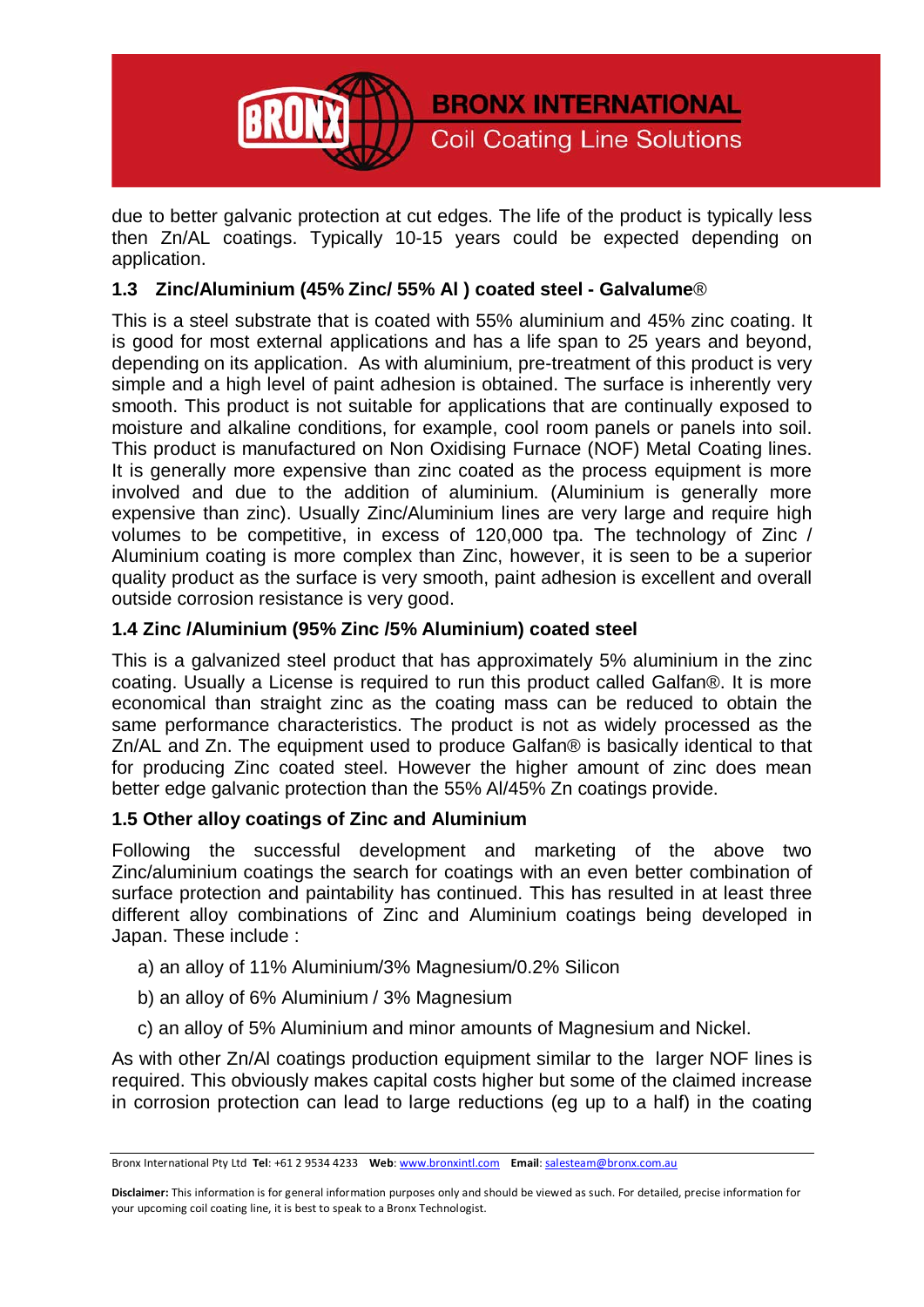

weight . This can lead to large raw material costs savings to the steel producer and their customers.

#### **1.6 Uncoated**

This is uncoated, non-protected, cold rolled steel. Hot rolled steel can also be painted but this is rare. It is only suitable for internal applications. It is more economical to purchase than zinc coated steel. Painted Cold Rolled Steel is sometimes used for external applications in some developing countries, but the expected life span is extremely limited.

The painting process of all the different substrates is similar but there will be some differences in the cleaning processes before painting, depending on the substrate type and the protective coatings.

## **2. PAINT AND PRETREATMENT OPTIONS**

There are a number of pre-treatment chemical and paint alternatives available. It is very often said that the success of a coil coater is due to how closely he marries his operation with pre-treatment and paint suppliers. There should be constant communication at all levels to be sure that the most economical and suitable quality is being achieved. Those that do not practice this can soon fall behind the market.



*Typical cleaning and pre-treatment section of a coil paint line*

Bronx International Pty Ltd **Tel**: +61 2 9534 4233 **Web**[: www.bronxintl.com](http://www.bronxintl.com/) **Email**: [salesteam@bronx.com.au](mailto:salesteam@bronx.com.au)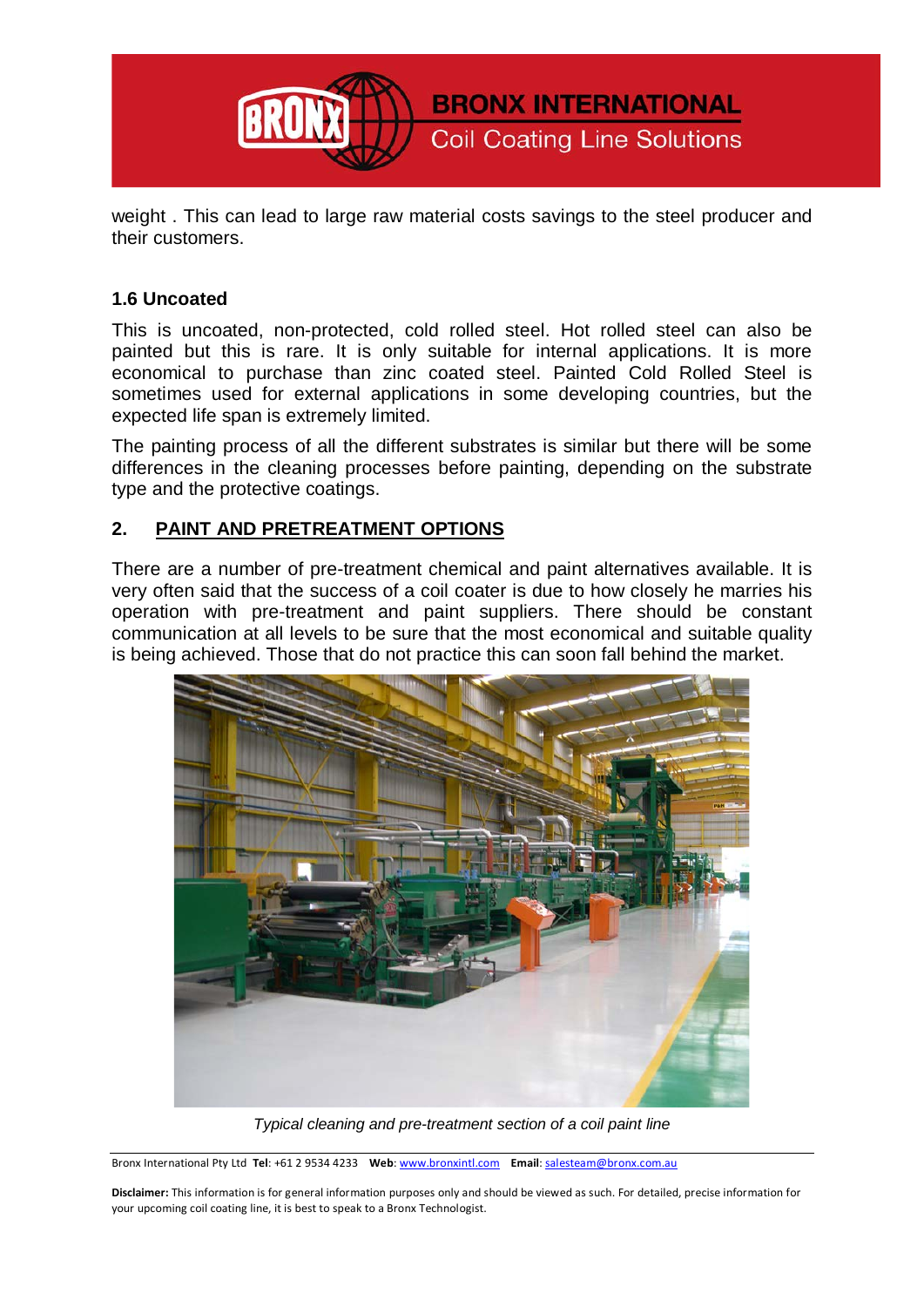

#### **2.1 Pre-treatment**

No matter what the feed coil type, the strip must be pre-treated before paint is applied to obtain any acceptable level of prolonged paint adhesion and corrosion resistance.

**BRONX INTERNATIONAL** 

**Coil Coating Line Solutions** 

Prior to pre-treatment the feed is cleaned to remove oil and any other surface contaminants. This is done in high pressure spray tanks with contact times of between 2 and 5 seconds. The solution is normally hot (60 -70 degC) alkali although acid based cleaners are also available. Following the cleaning tanks usually two hot (50 -60 degC) water spray tanks are used to be sure that the alkali from cleaning is not carried through to the pre-treatment stage. Between each spray tank rubber squeegees also prevent carry through of the solution from one tank to the next.

Following cleaning, the pre-treatment is applied. This is usually chromic or phosphoric acid based although chromium free systems are now available. The pretreatment performs a dual function.

• It creates a very high bond between the paint and the base metal.

• It provides corrosion protection. Without the pre-treatment protection, any cuts, holes or scratches will expose the base metal and this will corrode and/or result in blistering and flaking of the paint from the base. Also paint is porous, that is, moisture will transfer through the paint and attack the substrate if there is no corrosion barrier provided.

• Due to the move toward maintaining the environment, chemical companies are developing chromium free pre-treatment chemicals. A number of these are now commercialised and are being used globally.

Generally there is an ability to include chemicals which can pre-treat a range of substrates in the one line. However, it is very important when designing a line to, very early, discuss and decide on the markets being targeted, thus dictating which base feed will be used. In some cases the pre-treatment supplier may need to be provided with typical product so that he correctly nominate what cleaners and pretreatment should be recommended. Often, it is the cleaner section that is important.

For example in the case of uncoated steel, the base needs to be abraded using "Scotchbrite" brushes between the two alkaline cleaning stages. The pre-treatment is usually a mixed oxide type system, for example, Henkels Bonderite 901) . This results in the best paint adhesion. In the case of galvanised steel, sometimes phosphate based systems, for example, Henkel's Bonderite 37S is used. This type gives the best corrosion resistance under most conditions and in special cases, like in whitegood appliances, may be the preferred choice. However, in other cases like

Bronx International Pty Ltd **Tel**: +61 2 9534 4233 **Web**[: www.bronxintl.com](http://www.bronxintl.com/) **Email**: [salesteam@bronx.com.au](mailto:salesteam@bronx.com.au)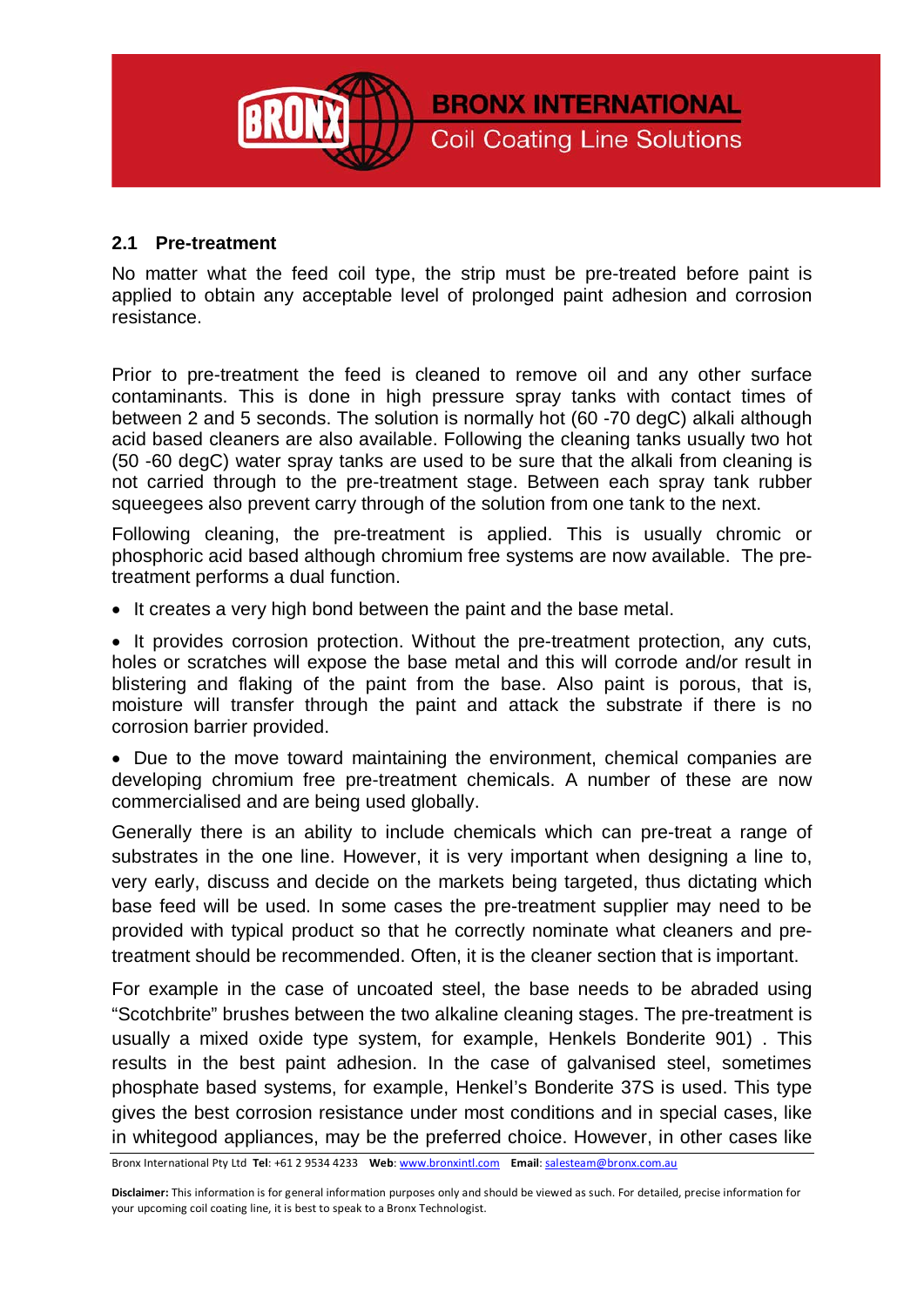

normal building and construction, chromium, or recently developed chromium free systems will be adequate.

Pre-treatments can be applied by spray, dunk or roll coater systems. The final choice is dependent on the desired line speed and the capital available. Bronx International have engineered and installed all these types of pre-treatment systems.

However, the most common approach is to use roller coating systems. These may be using any of the following:

a) horizontal pull through undriven rolls – solution is applied to the strip , as a pool just in front of the rolls

b) horizontal pull through driven rolls – solution is transferred from a tray to a pick up roll and then to a rubber applicator roll which then applies the solution to the strip.

c) standard S wrap coaters.

In general type a) is the least expensive and used on low speed (20 -40 m/min) lines, b) is used on medium speed lines  $(40 - 90 \text{ m/min})$  and c) on higher speed lines.

The pre-treatment is applied very thinly, typically  $1 - 3 \mu m$  and requires complete drying before application of the primer. As the drying is carried out at a strip temperature of 60-70 degC the strip is cooled by a cold air blast before priming.



*a) Horizontal pull through system, undriven rolls*

Bronx International Pty Ltd **Tel**: +61 2 9534 4233 **Web**[: www.bronxintl.com](http://www.bronxintl.com/) **Email**: [salesteam@bronx.com.au](mailto:salesteam@bronx.com.au)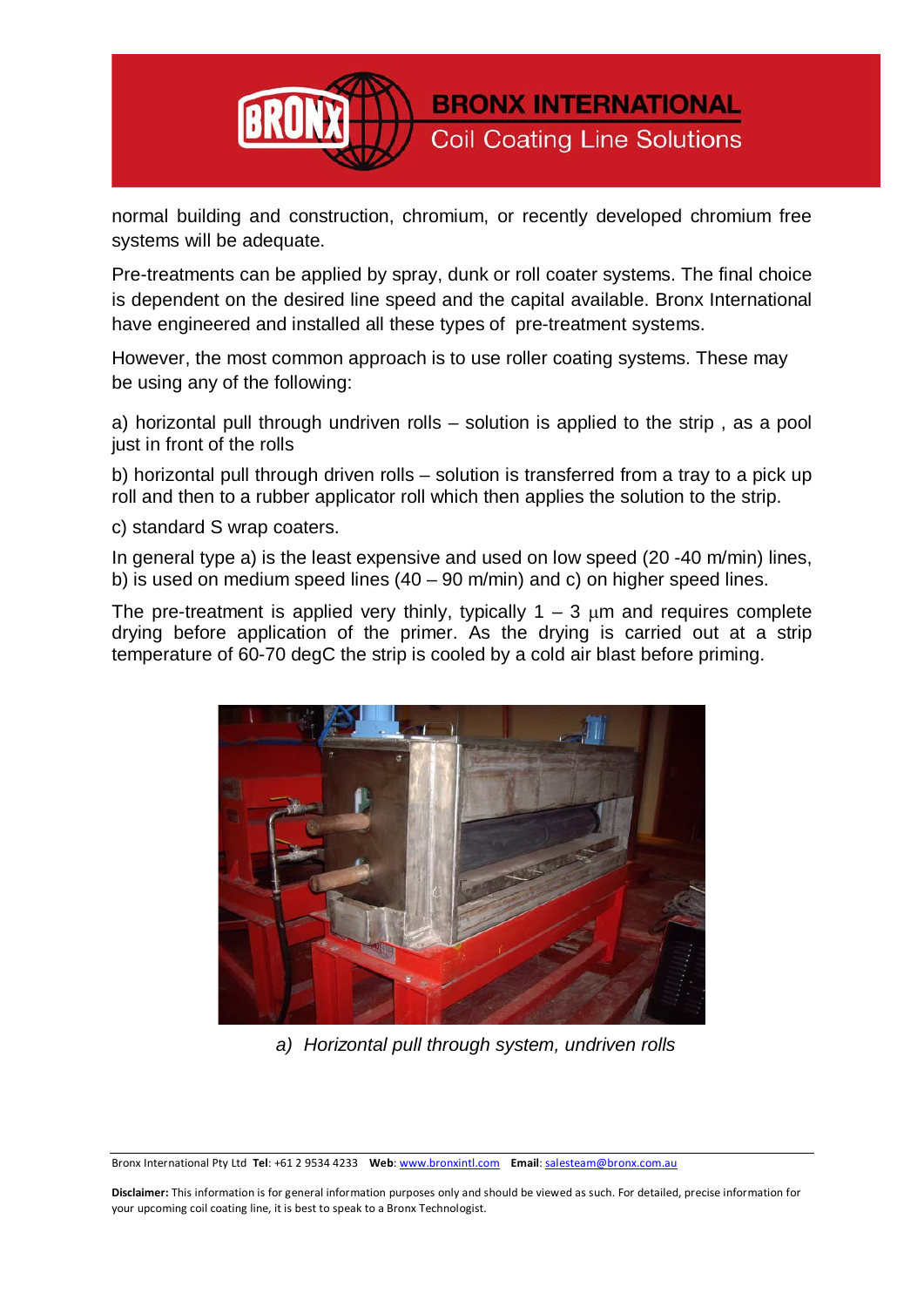

# **BRONX INTERNATIONAL Coil Coating Line Solutions**



*b) Horizontal pull through, driven rolls c) S wrap coater*



#### **2.2 Primers:**

Primers can be used between the pre-treatment and the top coat to enhance paint adhesion, but mainly to improve the corrosion protection for the base metal. The primer paint is rich in chromium and provides excellent corrosion resistance. The primer is applied thinly at  $5 - 7 \mu m$  dry film thickness. The primer must be fully cured at approximately 220-235°C.

Previously, the most common type of primer used was an epoxy primer. This paint is typically supplied at 35-40% solids. However, polyester primers are now being used and are increasing in popularity, due to their cost effectiveness and improved adhesion and corrosion performance. Water based primers are also available, but should only be used with water based top coats. Generally water based paint systems are not very popular as they tend to be a little more expensive and operationally a little more difficult. However, they do have very good adhesion properties.

Special High Build Primers (often polyurethanes) are also available where the dry film thickness of the primer paint is increased significantly. These high build primers provide much greater corrosion protection particularly in severe environment conditions such as marine applications.

Bronx International Pty Ltd **Tel**: +61 2 9534 4233 **Web**[: www.bronxintl.com](http://www.bronxintl.com/) **Email**: [salesteam@bronx.com.au](mailto:salesteam@bronx.com.au)